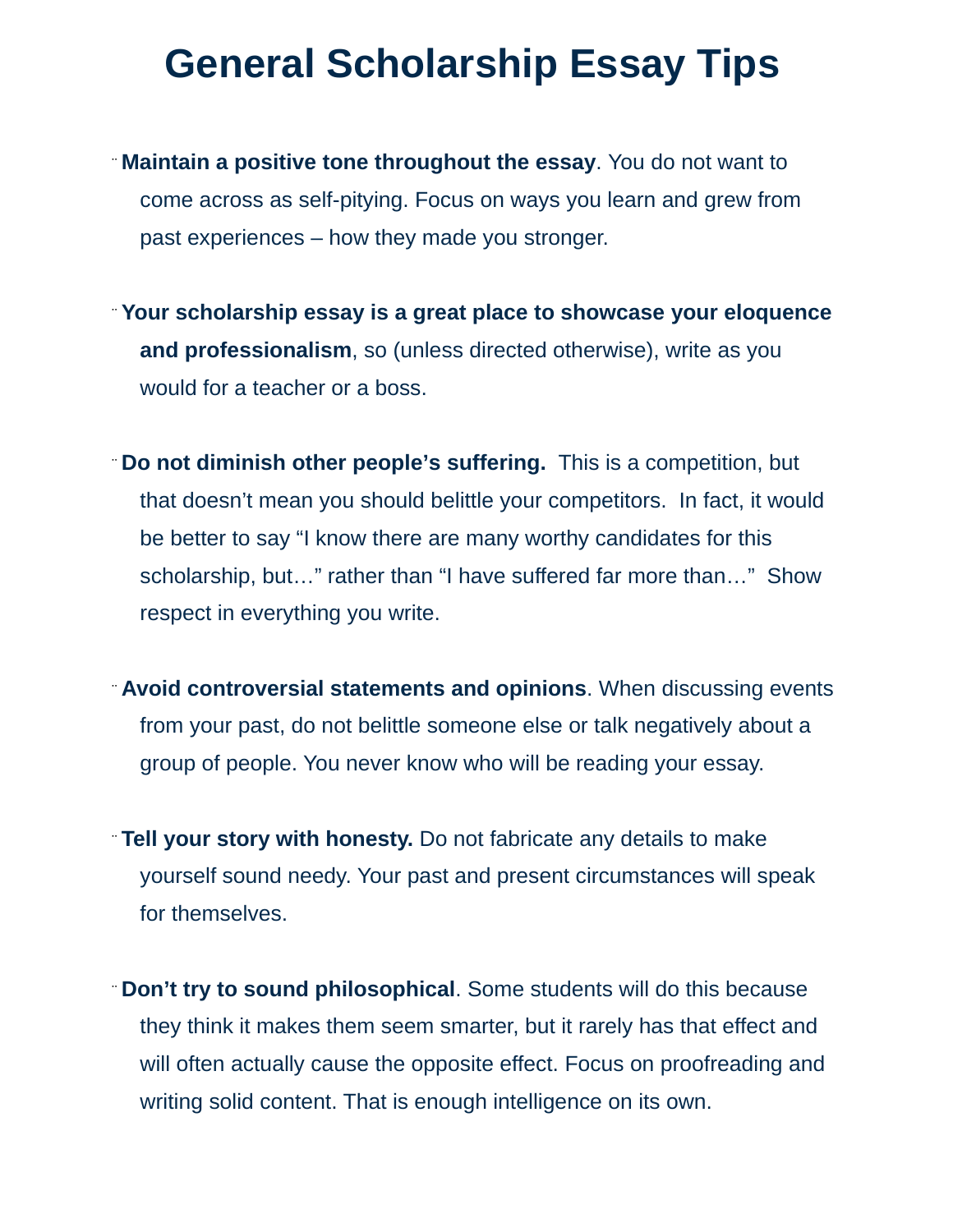- ¨ **Discuss your career goals, if possible**. You may not have room for this if the essay is short. If you do have room though, discussing your career goals will indicate a plan for the future. Review boards reward determination.
- ¨ **Print out your paper, read it, and mark it up**. You will notice more errors when reading it this way than on a computer screen.
- ¨ **Have friends or parents read it.** A second set of eyes can catch any mistakes you missed.
- ¨ **Read it out loud**. This will help with grammar mistakes. If it sounds wrong, it probably is.
- ¨ **Proofread, then proofread again!** Proofread, edit and repeat as necessary. Reviewing is critical to composing a great essay. Some teachers won't even finish reading essays if they're not grammatically sound or riddled with spelling errors.
- ¨ **Analyze the essay prompt.** The most important step in writing a scholarship essay is to fully comprehend what the prompt is asking. You can write an eloquent response, but your effort will not matter if you ultimately avoid the question the scholarship committee is asking. Scholarship questions are well thought out and are designed in order to garner certain information about candidates. You want to make sure you address the main request.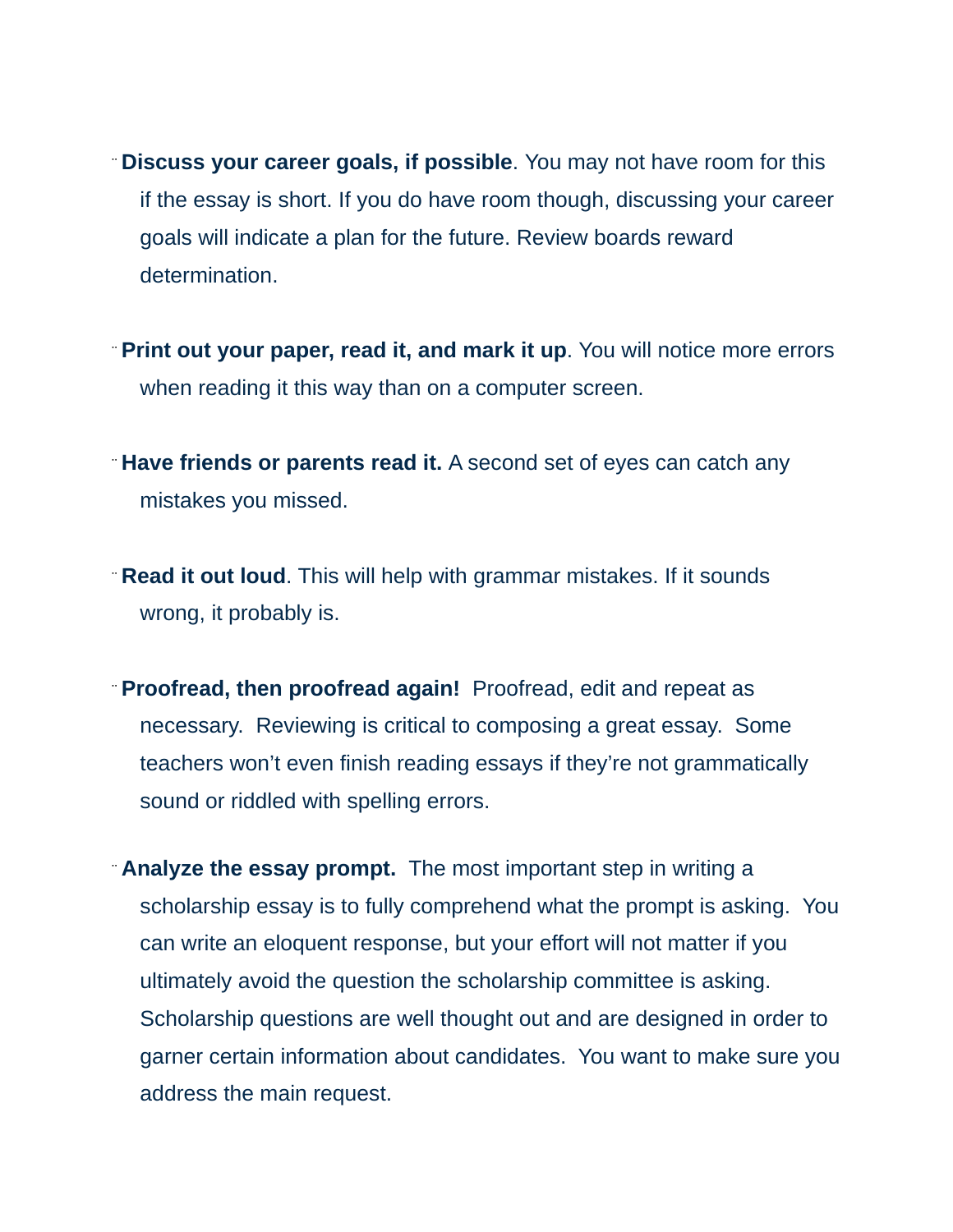- ¨ **Make an outline.** By constructing an outline, you can plan out what information you want to include and how you want your essay to flow. Make sure to use the essay prompt as the basis for your outline.
- ¨ **Begin with the body, not the introduction.** Most of the time when you begin to form an idea for your essays, it is typically more general than what you would start your essay with. Instead of starting with the introduction, try starting with the body of your text, it can be an easier task to complete. Once you have fully formed thoughts and ideas, you can then go back and it will be easier to incorporate the information from the body of your text into your introduction and conclusion.
- ¨ **Take out all conjunctions** (aren't, don't, couldn't, etc.). This will make your paper longer and is more appropriate for academic writing.
- ¨ **Make the introduction and conclusion brief.** In the introductory paragraph, you give the financial aid committee a snapshot of who you are. In order to structure your essay in an easy to read manner, remember to have the three main parts clearly written: the introduction, the body of the essay and the conclusion. *An easy way to remember how to format the information is to*:

**1.** *Tell them what you're going to tell them***.** In the introduction you are going to *briefly* introduce what you are going to tell them in the body. This section will be just a quick overview of the information they will read in the body.